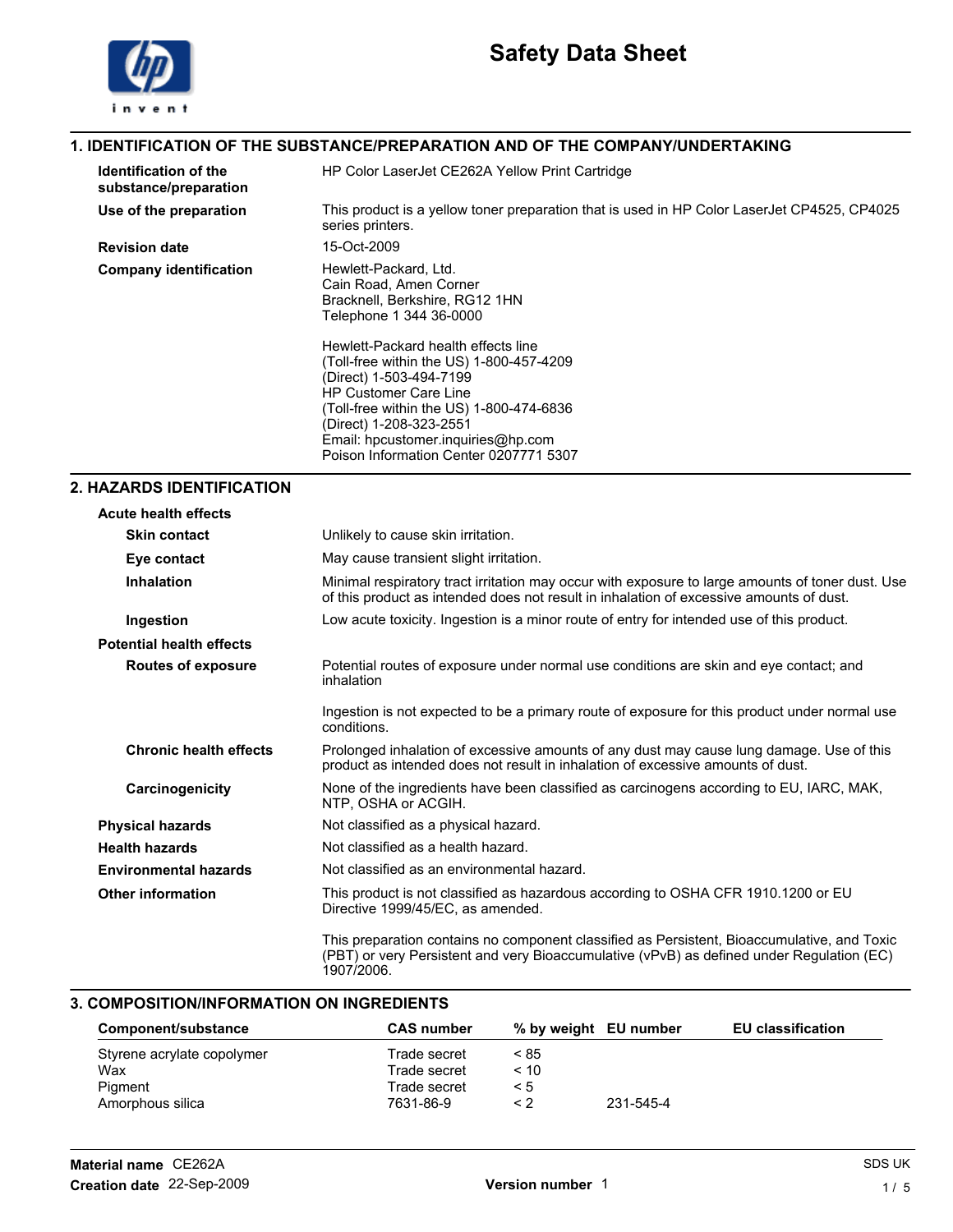

| I. FIRST AID MEASURES |                                                                                                                                                                                                   |
|-----------------------|---------------------------------------------------------------------------------------------------------------------------------------------------------------------------------------------------|
| <b>Inhalation</b>     | Move person to fresh air immediately. If irritation persists, consult a physician.                                                                                                                |
| <b>Skin contact</b>   | Wash affected areas thoroughly with mild soap and water. Get medical attention if irritation<br>develops or persists.                                                                             |
| Eye contact           | Do not rub eyes. Immediately flush with large amounts of clean, warm water (low pressure) for<br>at least 15 minutes or until particles are removed. If irritation persists, consult a physician. |
| Ingestion             | Rinse mouth out with water. Drink one to two glasses of water. If symptoms occur, consult a<br>physician.                                                                                         |

#### 5. FIRE-FIGHTING MEASURES

| Flash point and method                                                     | Not applicable                                                                                                         |  |
|----------------------------------------------------------------------------|------------------------------------------------------------------------------------------------------------------------|--|
| Fire fighting<br>equipment/instructions                                    | If fire occurs in the printer, treat as an electrical fire.                                                            |  |
| Suitable extinguishing media                                               | CO2, water, or dry chemical                                                                                            |  |
| <b>Extinguishing media which</b><br>must not be used for safety<br>reasons | None known.                                                                                                            |  |
| Unusual fire & explosion<br>hazards                                        | Like most organic material in powder form, toner can form explosive dust-air mixtures when<br>finely dispersed in air. |  |
| <b>Hazardous combustion</b><br>products                                    | Carbon monoxide and carbon dioxide.                                                                                    |  |
| <b>Specific methods</b>                                                    | None established.                                                                                                      |  |
| 6. ACCIDENTAL RELEASE MEASURES                                             |                                                                                                                        |  |
| <b>Personal precautions</b>                                                | Minimise dust generation and accumulation.                                                                             |  |
| <b>Environmental precautions</b>                                           | Do not flush into surface water or sanitary sewer system. See also section 13 Disposal                                 |  |

# 7. HANDLING AND STORAGE

| <b>Handling</b> | Keep out of the reach of children. Avoid inhalation of dust and contact with skin and eyes. Use<br>with adequate ventilation. Keep away from excessive heat, sparks, and open flames. |
|-----------------|---------------------------------------------------------------------------------------------------------------------------------------------------------------------------------------|
| <b>Storage</b>  | Keep out of the reach of children. Keep tightly closed and dry. Store away from strong<br>oxidizers. Store at room temperature.                                                       |

## 8. EXPOSURE CONTROLS/PERSONAL PROTECTION

considerations.

| <b>Occupational exposure limits</b>      |                                                                                                   |      |                                                                                       |                     |
|------------------------------------------|---------------------------------------------------------------------------------------------------|------|---------------------------------------------------------------------------------------|---------------------|
| Germany                                  |                                                                                                   |      |                                                                                       |                     |
| <b>Components</b>                        |                                                                                                   | Type | Value                                                                                 | <b>Form</b>         |
| Amorphous silica (7631-86-9)             |                                                                                                   | AGW  | 4 mg/m $3$                                                                            | Inhalable fraction. |
| <b>Additional exposure data</b>          | USA OSHA (TWA/PEL): 15 mg/m3 (Total Dust), 5 mg/m3 (Respirable Fraction)                          |      |                                                                                       |                     |
|                                          | ACGIH (TWA/TLV): 10 mg/m3 (Inhalable Particulate), 3 mg/m3 (Respirable Particulate)               |      |                                                                                       |                     |
|                                          | Amorphous silica: USA OSHA (TWA/PEL): 20 mppcf 80 (mg/m3)/%SiO2, ACGIH<br>(TWA/TLV): 10 mg/m3     |      |                                                                                       |                     |
|                                          | TRGS 900 (Luftgrenzwert) - 10 mg/m3 (Einatembare partikel), 3 mg/m3 (Alveolengängige<br>fraktion) |      |                                                                                       |                     |
|                                          |                                                                                                   |      | UK WEL: 10 mg/m3 (Respirable Dust), 5 mg/m3 (Inhalable Dust)                          |                     |
| Personal protective equipment<br>General |                                                                                                   |      | No personal respiratory protective equipment required under normal conditions of use. |                     |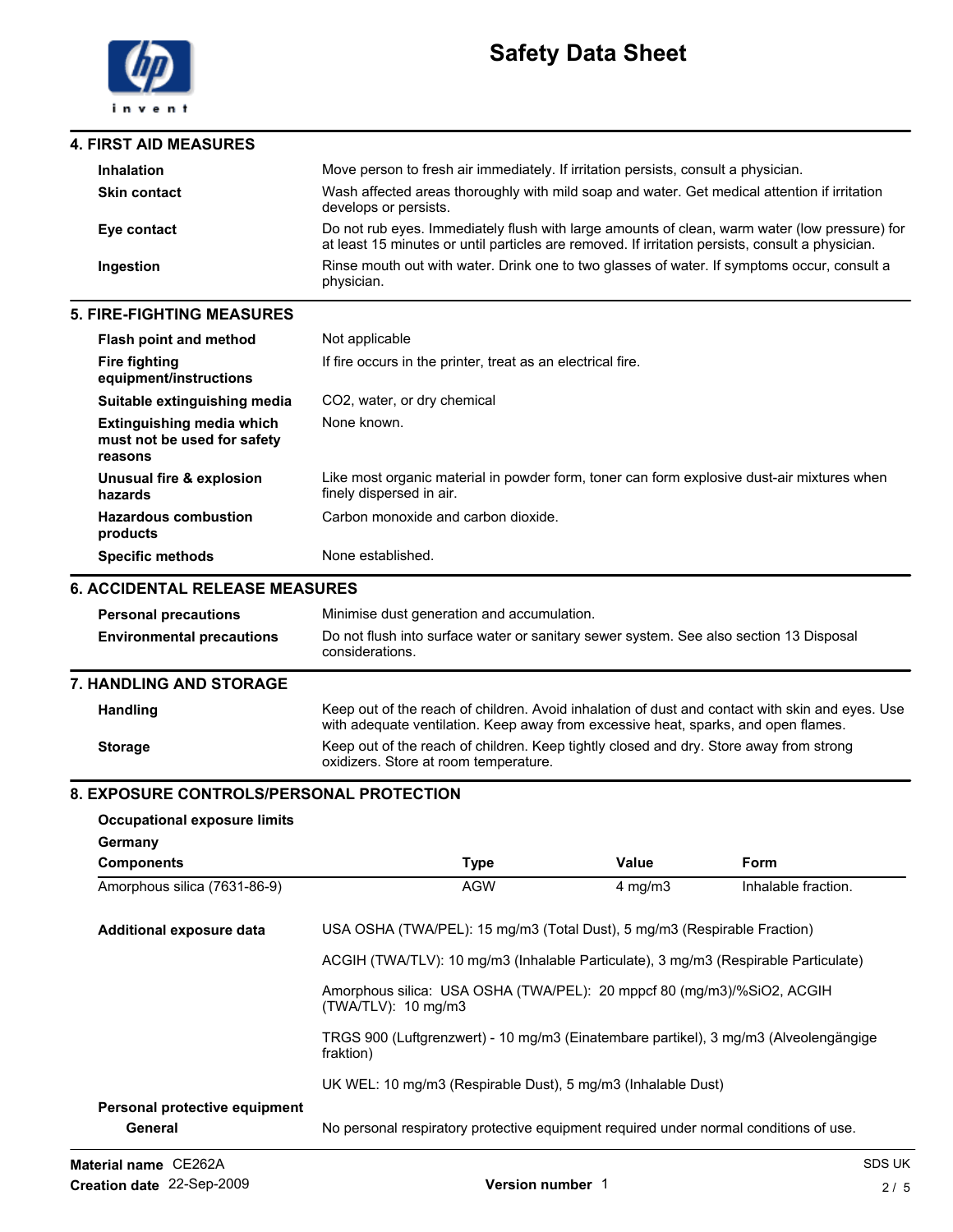

#### 9. PHYSICAL AND CHEMICAL PROPERTIES

| Appearance                                        | Fine powder                                                   |
|---------------------------------------------------|---------------------------------------------------------------|
| <b>Physical state</b>                             | Not available.                                                |
| <b>Form</b>                                       | solid                                                         |
| Color                                             | Yellow                                                        |
| Odor                                              | Slight plastic odor                                           |
| <b>Odour threshold</b>                            | Not available.                                                |
| pH                                                | Not applicable                                                |
| <b>Boiling point</b>                              | Not applicable                                                |
| <b>Flash point</b>                                | Not applicable                                                |
| <b>Flammability</b>                               | Not available.                                                |
| Flammability limits in air,<br>upper, % by volume | Not available.                                                |
| Flammability limits in air,<br>lower, % by volume | Not flammable                                                 |
| Vapor pressure                                    | Not applicable                                                |
| <b>Relative density</b>                           | Not available.                                                |
| Solubility (water)                                | Negligible in water. Partially soluble in toluene and xylene. |
| <b>Partition coefficient</b><br>(n-octanol/water) | Not available.                                                |
| <b>Viscosity</b>                                  | Not applicable                                                |
| <b>Vapor density</b>                              | Not applicable                                                |
| <b>Evaporation rate</b>                           | Not applicable                                                |
| <b>Melting point</b>                              | Not available.                                                |
| <b>Freezing point</b>                             | Not available.                                                |
| <b>Auto-ignition temperature</b>                  | Not applicable                                                |
| <b>Specific gravity</b>                           | $1 - 1.2$ (H2O = 1)                                           |
| Softening point                                   | 80 - 130 °C (176 - 266 °F)                                    |

# 10. STABILITY AND REACTIVITY

| <b>Stability</b>                           | Stable under normal storage conditions. |
|--------------------------------------------|-----------------------------------------|
| <b>Conditions to avoid</b>                 | Imaging Drum: Exposure to light         |
| <b>Materials to avoid</b>                  | Strong oxidizers                        |
| <b>Hazardous decomposition</b><br>products | Carbon monoxide and carbon dioxide.     |
| <b>Hazardous polymerization</b>            | Will not occur.                         |

### 11. TOXICOLOGICAL INFORMATION

| <b>Inhalation toxicity</b> | No information available.                                                                                                                        |
|----------------------------|--------------------------------------------------------------------------------------------------------------------------------------------------|
|                            | Not classified for acute inhalation toxicity according to EU Directive 67/548/EEC and<br>1999/45/EC.                                             |
| Oral toxicity              | LD50/oral/rat >2000mg/kg; (OECD 401); Not harmful Not classified for acute oral toxicity<br>according to EU Directive 67/548/EEC and 1999/45/EC. |
| Eye irritation             | Not classified as irritant, according to OSHA Hazard Communication Standard (HCS) and EU<br>Directive 67/548/EEC and as amended.                 |
| <b>Chronic toxicity</b>    | No information available.                                                                                                                        |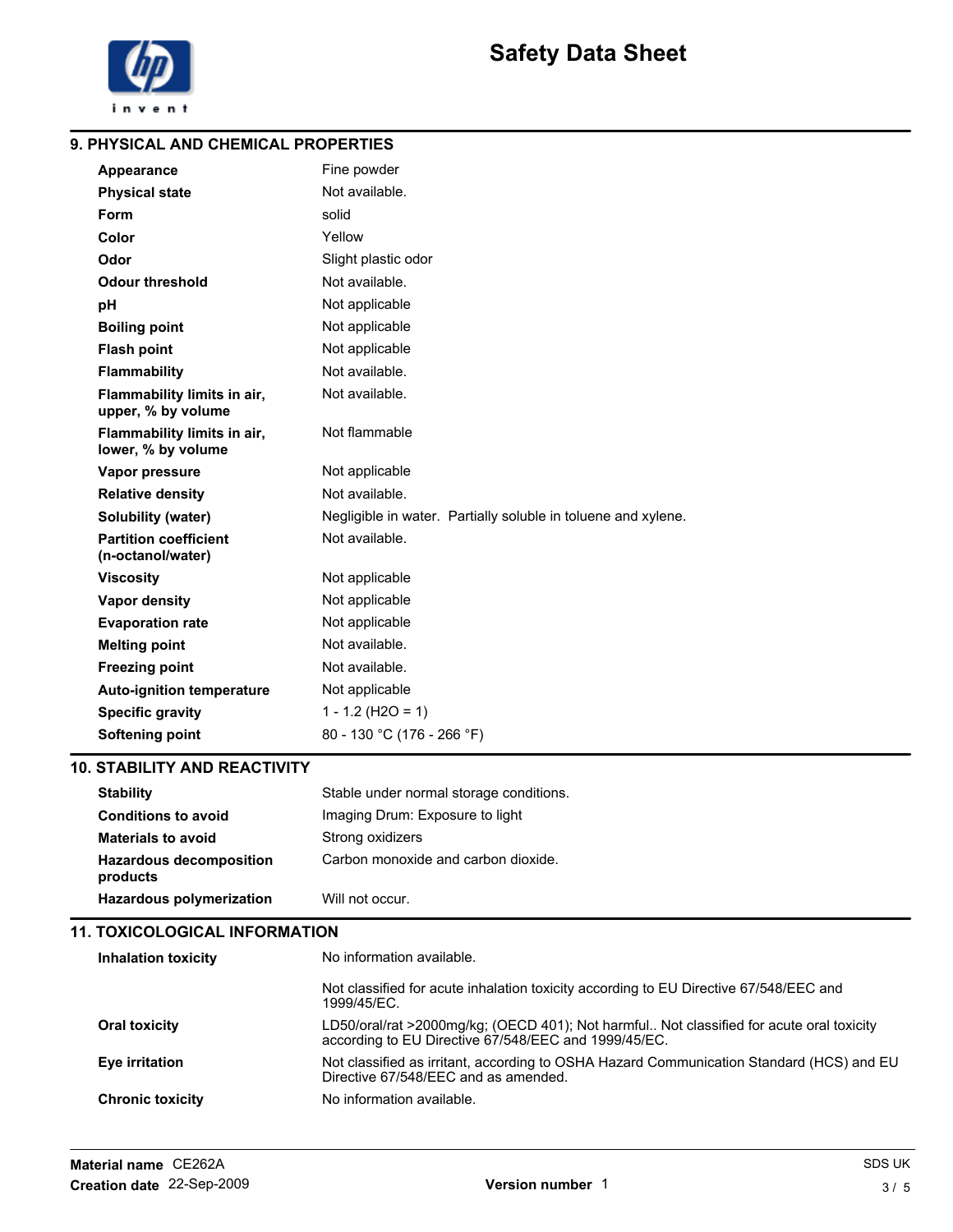# Safety Data Sheet Not classified as a sensitizer according to EU Directive 67/548/EEC and as amended, and OSHA HCS (US). Sensitization Carcinogenicity **Not a known or suspected carcinogen according to any IARC Monograph, NTP, OSHA** Regulations (USA), EU Directive, or Proposition 65 (California). Mutagenicity **Negative, does not indicate mutagenic potential (Ames Test: Salmonella typhimurium)** Reproductivity Not classified as toxic according to EU Directive 67/548/EEC and as amended, California Prop. 65, and DFG (Germany). Further information Complete toxicity data are not available for this specific formulation Refer to Section 2 for potential health effects and Section 4 for first aide measures. 12. ECOLOGICAL INFORMATION Ecotoxicity 96.00 Hours, LL50 > 1000 mg/l, rainbow trout Other adverse effects This product has not been tested for ecological effects. 13. DISPOSAL CONSIDERATIONS Disposal instructions **Do not shred toner cartridge, unless dust-explosion prevention measures are taken. Finely** dispersed particles may form explosive mixtures in air. Dispose of in compliance with federal, state, and local regulations. HP's Planet Partners (trademark) supplies recycling program enables simple, convenient recycling of HP original inkjet and LaserJet supplies. For more information and to determine if this service is available in your location, please visit http://www.hp.com/recycle. 14. TRANSPORT INFORMATION General **Not a dangerous good under United States DOT, IATA, ADR, IMDG, or RID.** 15. REGULATORY INFORMATION International regulations All chemical substances in this HP product have been notified or are exempt from notification under chemical substances notification laws in the following countries: US (TSCA), EU (EINECS/ELINCS), Switzerland, Canada (DSL/NDSL), Australia, Japan, Philippines, South Korea, New Zealand, and China. Labeling Contains **Amorphous silica, Pigment, Styrene acrylate copolymer, Wax** 16. OTHER INFORMATION Manufacturer information Hewlett-Packard Company 11311 Chinden Boulevard Boise, ID 83714 USA (Direct) 1-503-494-7199 (Toll-free within the US) 1-800-457-4209 Other information This MSDS was prepared in compliance with EU Directive 91/155/EEC as amended by 2001/58/EC. Disclaimer This Safety Data Sheet document is provided without charge to customers of Hewlett-Packard Company. Data is the most current known to Hewlett-Packard Company at the time of preparation of this document and is believed to be accurate. It should not be construed as guaranteeing specific properties of the products as described or suitability for a particular application. This document was prepared to the requirements of the jurisdiction specified in Section 1 above and may not meet regulatory requirements in other countries. Issue date 15-Oct-2009